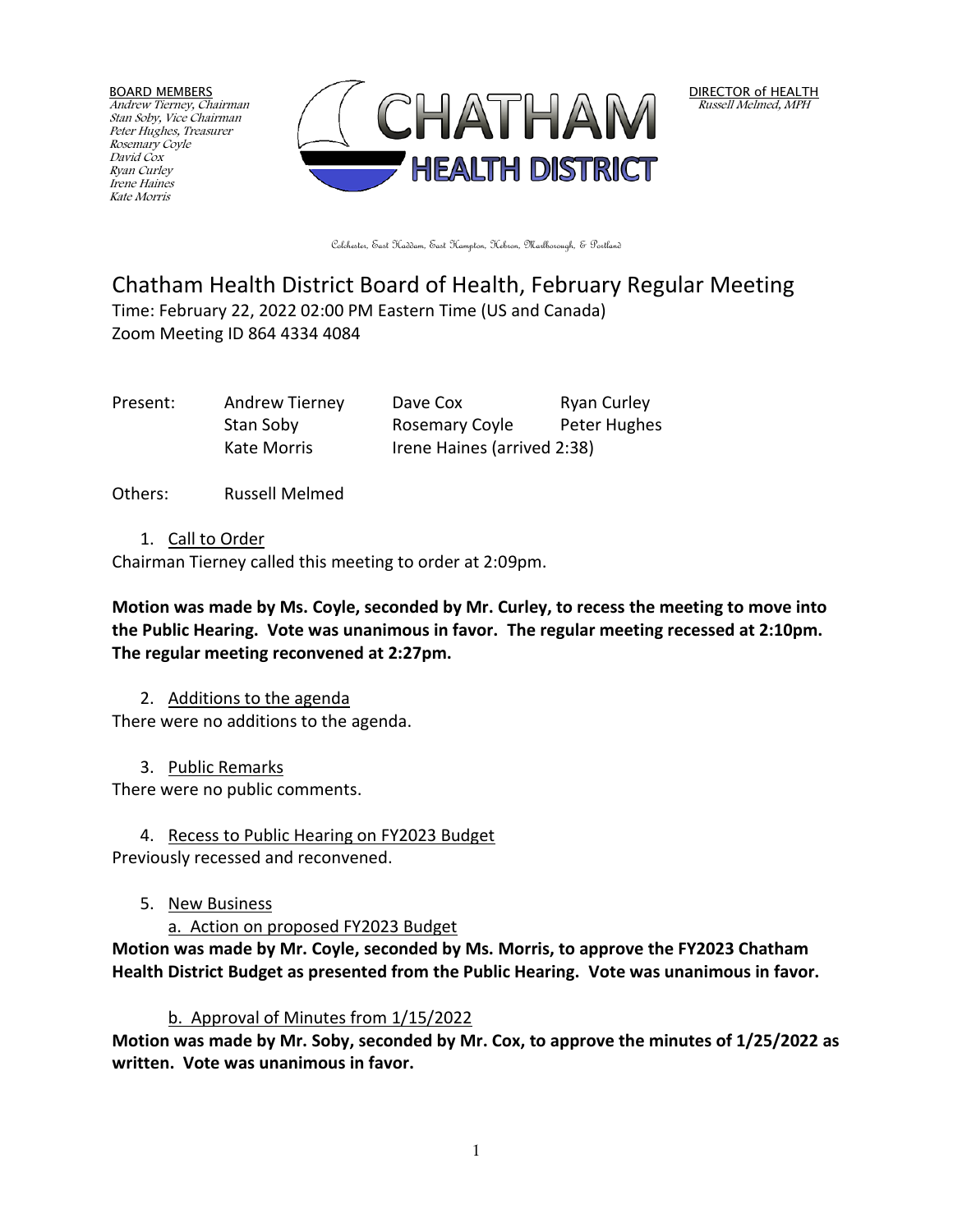#### c. Approval of minutes from 2/1/2022

#### **Motion was made by Mr. Cox, seconded by Mr. Soby, to approve the minutes of 2/1/2022 as written. Vote was unanimous in favor.**

### 6. Communications

Mr. Melmed noted that award of the following FDA grants: -Staffing Development and Training, \$7500 -Capacity Building, \$284,730, 3-year -NEHA FDA Base, \$166,277, 3-year -NACCHO Mentorship, \$23,785 (this grant was included in preparing the 2023 budget)

### 7. Director's Report and discussion

## a. COVID-19 Situational Awareness Update

Mr. Melmed stated that there is continued improvement and decline in positive cases. February 28<sup>th</sup> the requirement for masks in schools expires. Mr. Melmed stated that some schools have already made the decision to go "mask optional" and anticipates all schools will. Brief discussion was held regarding mask wearing in the under school-age population.

## b. PPE supply inventory

Mr. Melmed noted that in the beginning of the pandemic we distributed our supply of PPE to EMS, long term care, etc. Mr. Melmed stated that we were able to replenish our PPE supply through the state warehouse in New Britain, at no cost.

### c. Environmental Health

Mr. Melmed stated that the land use side of Environmental Health has slowed a bit allowing sanitarians to "catch up" in over areas; food service, salons, etc. Food service establishment renewals were all due by February  $15<sup>th</sup>$ . Any establishment that has failed to renew is subject to a late fee of 50% of their annual fee and possible closure if not addressed.

Mr. Melmed noted that there was a large oil spill inside the basement of Bacon Academy, approximately 2000 gallons of oil. Oil did flow into the floor drains and was discharged outside of the building. The school was closed for three days while clean-up was conducted. Environmental staff did outreach to homeowners in the area offering testing of private wells. DEEP is monitoring the environmental cleanup.

## d. Community Health

Mr. Melmed state that vaccine outreach continues and Diabetes Self-Management programs are being held virtually. Testing also continues to be available.

## e. Staffing

Mr. Melmed stated that we were going to hire new contact tracers but due to the decline in contact tracing we have instead shifted existing staff that are funded through grants to vaccine outreach. Mr. Melmed stated that the new FDA grant includes the hiring of a new Part-time Food Inspector.